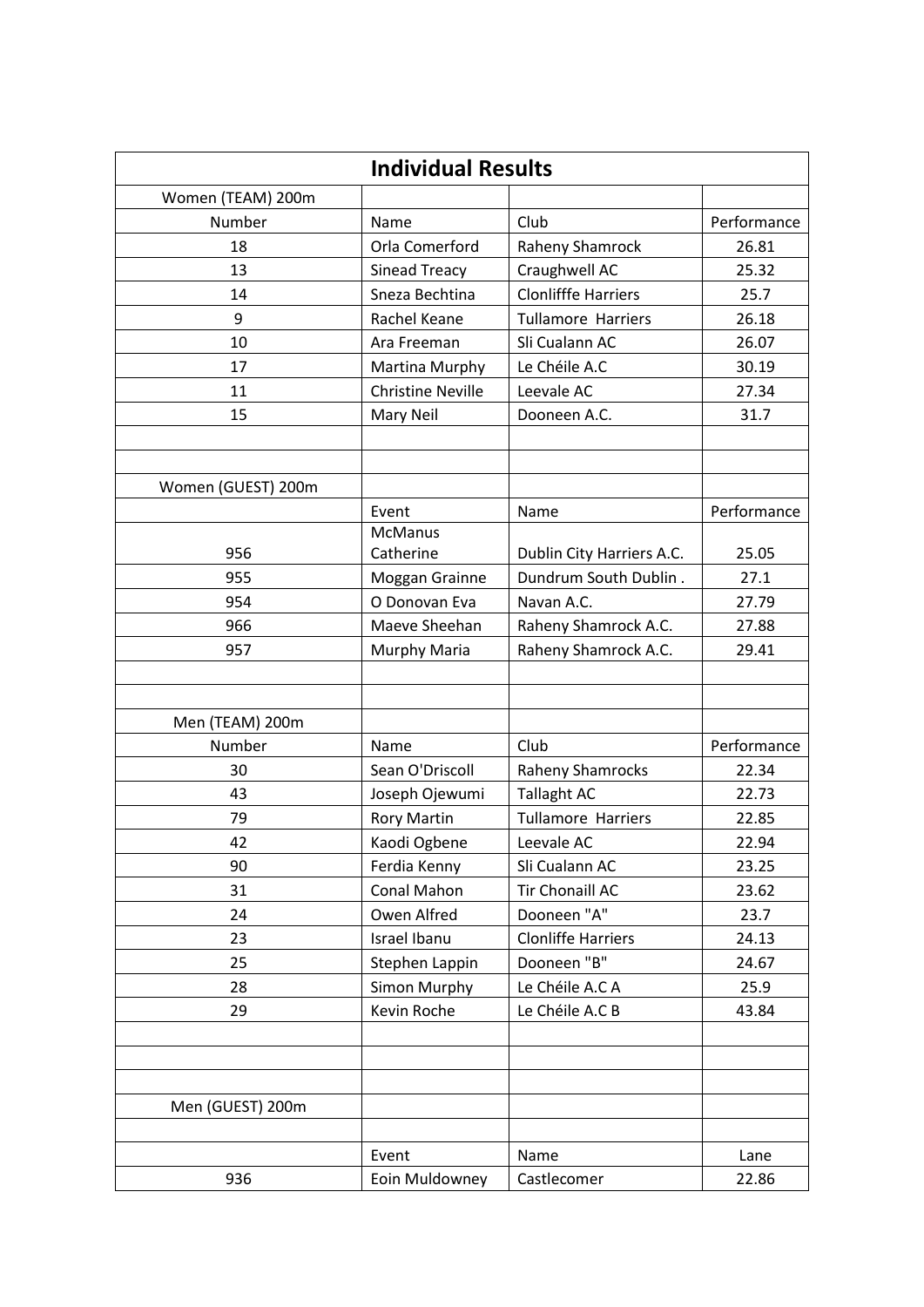| 965               | Simon Essuman         | Tallaght                  | 23.02       |  |  |
|-------------------|-----------------------|---------------------------|-------------|--|--|
| 964               | Sam Olomener          | Naas A.C                  | 23.19       |  |  |
| 932               | Walsh Stephen         | Ferrybank A.C.            | 23.2        |  |  |
| 933               | <b>Daniel Colbert</b> | Midleton                  | 23.48       |  |  |
| 967               | Michael Adekuale      | Dooneen                   | 23.67       |  |  |
| 938               | O'Brien Liam          | Togher A.C.               | 24.14       |  |  |
| 939               | Dawood Amr            | Naas A.C.                 | 24.28       |  |  |
| 937               | David Hayde           | St. L O'Toole             | 24.56       |  |  |
| 968               | John Flynn            | Dooneen                   | 25.1        |  |  |
| 934               | Shane Sheridan        | Dundrum South Dublin      | 26.34       |  |  |
| 935               | Conor Quinn           | Raheny Shamrock           | 26.99       |  |  |
|                   |                       |                           |             |  |  |
| Men (TEAM) 400m   |                       |                           |             |  |  |
| Event             |                       | Name                      | <b>Time</b> |  |  |
| 28                | David McCarthy        | Le Chéile A.C A           | 50          |  |  |
| 23                | <b>Kris Valters</b>   | <b>Clonliffe Harriers</b> | 50.93       |  |  |
| 42                | Sean O Callaghan      | Leevale AC                | 51.8        |  |  |
| 24                | <b>Cathal Locke</b>   | Dooneen "A                | 51.89       |  |  |
| 30                | Feidhlim Kelly        | Raheny Shamrock           | 52.14       |  |  |
| 43                | Sean McCabe           | <b>Tallaght AC</b>        | 52.57       |  |  |
|                   | Daragh                |                           |             |  |  |
| 79                | McNamara              | <b>Tullamore Harriers</b> | 52.63       |  |  |
| 90                | <b>Conor Dempsey</b>  | Sli Cualann AC            | 53.61       |  |  |
| 29                | Ciaran Treacy         | Le Chéile A.C B           | 54.15       |  |  |
| 25                | David O'Brien         | Dooneen "B"               | 55.08       |  |  |
| 27                | Halpin                | Donore                    | 55.47       |  |  |
|                   | Christopher           |                           |             |  |  |
| 31                | Doherty               | <b>Tir Chonaill AC</b>    | 59.11       |  |  |
|                   |                       |                           |             |  |  |
|                   |                       |                           |             |  |  |
|                   |                       |                           |             |  |  |
| Men (GUEST) 400m  |                       |                           |             |  |  |
|                   | Name                  | Club                      | Time        |  |  |
| 932               | Walsh Stephen         | Ferrybank AC              | 51.89       |  |  |
| 413               | Chris O'Donnell       | North Sligo               | 51.91       |  |  |
| 944               | Migge Kevin           | Naas A.C.                 | 52.09       |  |  |
| 965               | Simon Essuman         | <b>Tagllaght</b>          | 52.15       |  |  |
| 943               | Campbell David        | <b>Donore Harriers</b>    | 52.47       |  |  |
| 938               | O'Brien Liam          | Togher A.C.               | 52.99       |  |  |
| 945               | Flanagan Sean         | Le Cheile A.C.            | 53.57       |  |  |
|                   |                       | Dundrum South Dublin      |             |  |  |
| 940               | Sullivan James        | A.C.                      | <b>DNF</b>  |  |  |
|                   |                       |                           |             |  |  |
| WOMEN (TEAM) 400m |                       |                           |             |  |  |
| Number            | Name                  | Club                      | Performance |  |  |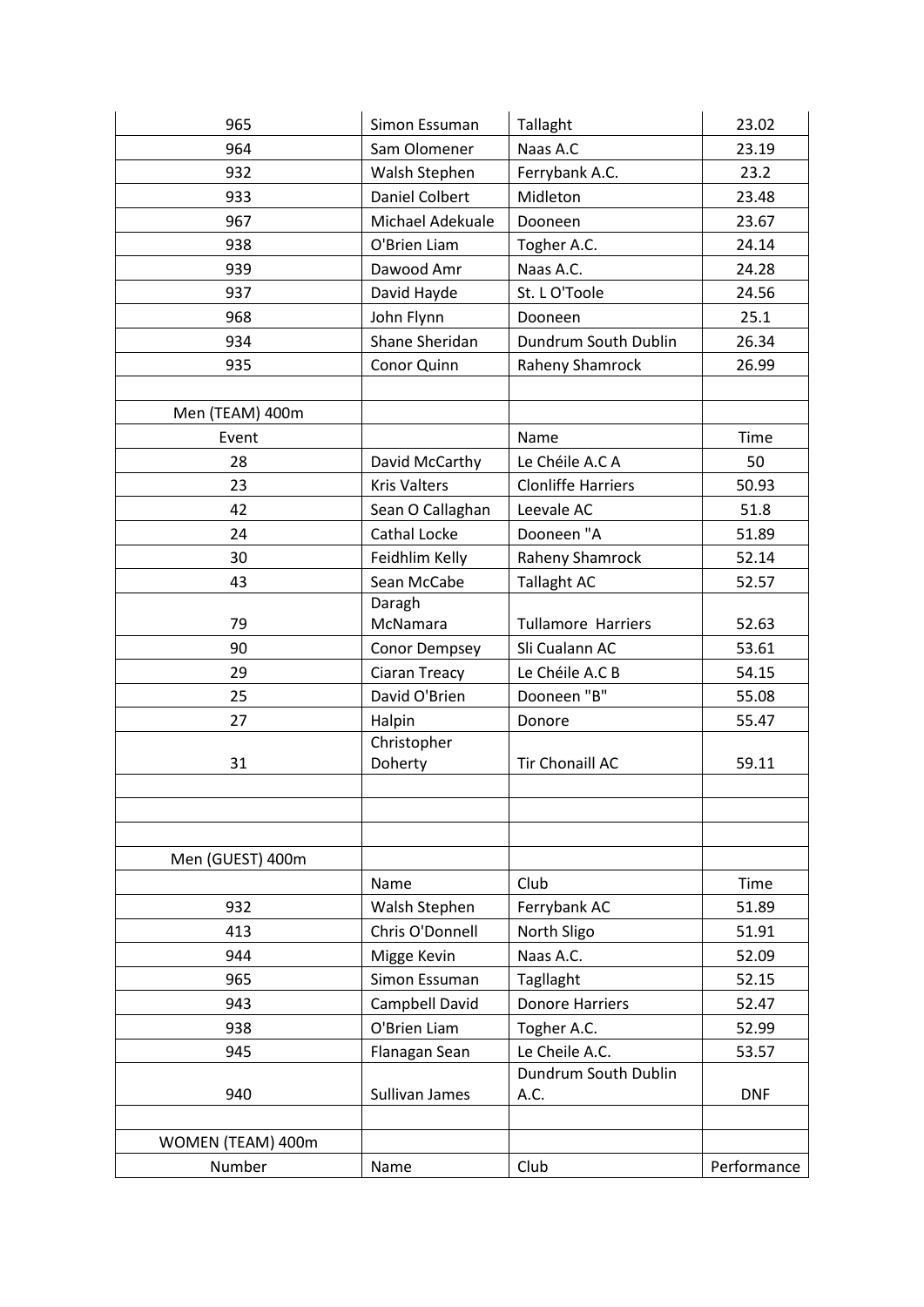| 59.56       |  |  |
|-------------|--|--|
| 62.19       |  |  |
| 63.94       |  |  |
| 64.02       |  |  |
| 64.93       |  |  |
| 74.33       |  |  |
|             |  |  |
|             |  |  |
|             |  |  |
| Time        |  |  |
| 59.54       |  |  |
| 59.94       |  |  |
| 68.32       |  |  |
| 68.72       |  |  |
| 70.21       |  |  |
| 72.27       |  |  |
|             |  |  |
|             |  |  |
|             |  |  |
| Performance |  |  |
| 4.10.14     |  |  |
| 4.10.77     |  |  |
| 4.14.23     |  |  |
| 4.17.77     |  |  |
| 4.20.19     |  |  |
| 4.28.42     |  |  |
| 4.43.37     |  |  |
| 4.44.11     |  |  |
| 4.44.56     |  |  |
| 5.08.93     |  |  |
|             |  |  |
|             |  |  |
|             |  |  |
|             |  |  |
| Time        |  |  |
| 4.11.59     |  |  |
| 4.13.01     |  |  |
| 4.16.05     |  |  |
| 4.20.54     |  |  |
| 4.23.53     |  |  |
| 4.27.45     |  |  |
| 4.30.64     |  |  |
| 4.31.18     |  |  |
| 4.32.76     |  |  |
| <b>DQ</b>   |  |  |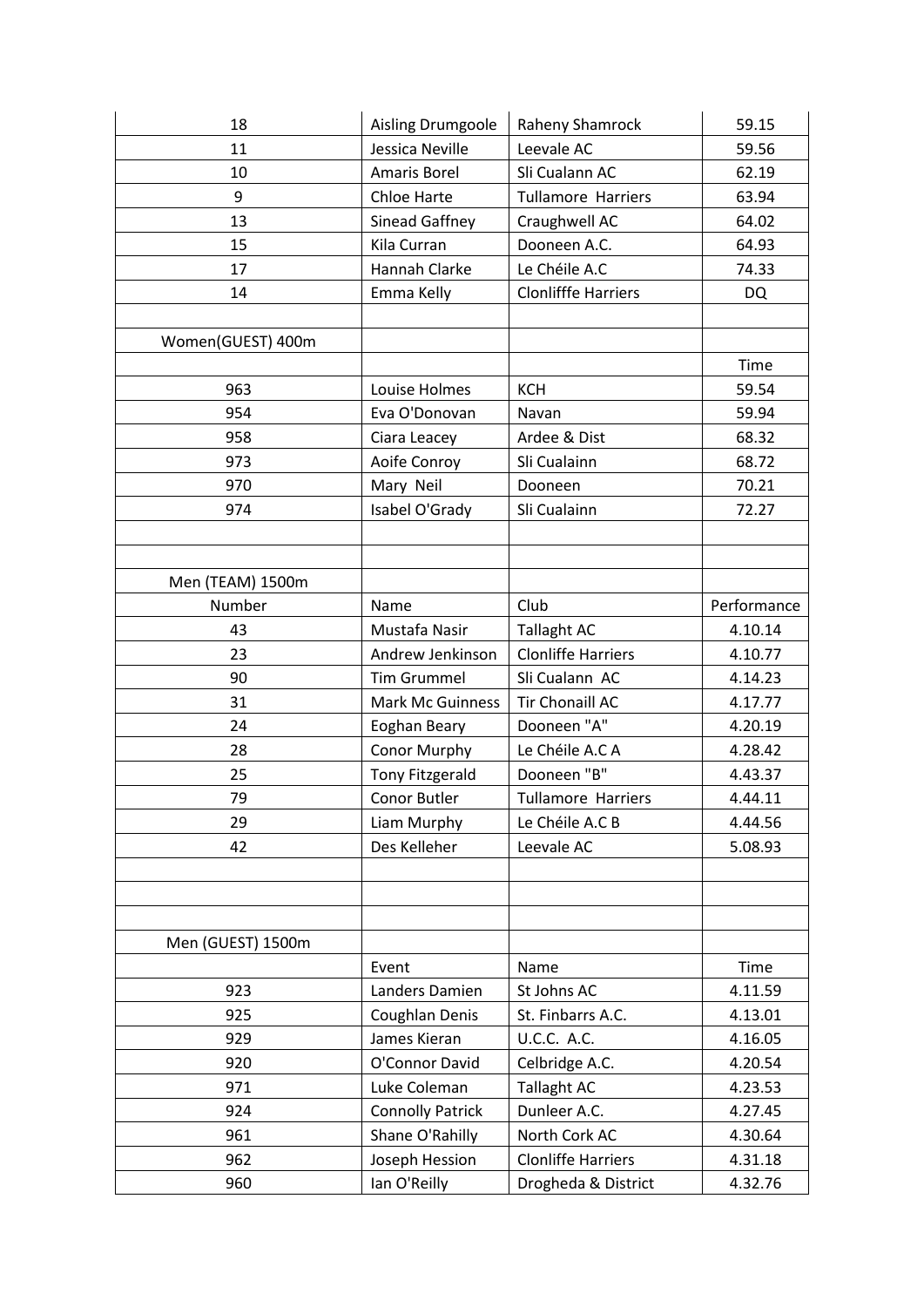| 401                    | Jame Wood               | Sli Cualainn               | 4.35.65     |  |  |
|------------------------|-------------------------|----------------------------|-------------|--|--|
| 926                    | <b>Browne Aaron</b>     | Lakeshore Striders A.C.    | 4.41.13     |  |  |
| 969                    | Shgane Larkin           | Dooneen                    | 4.46.14     |  |  |
| 972                    | <b>Robert Maher</b>     | Drogheda & District        | <b>DNF</b>  |  |  |
|                        |                         |                            |             |  |  |
| Women (TEAM) 1500m     |                         |                            |             |  |  |
| Number                 | Name                    | Club                       | Performance |  |  |
| 11                     | Carol Finn              | Leevale AC                 | 4.40.20     |  |  |
| 14                     | Eimear O Brien          | <b>Clonlifffe Harriers</b> | 4.53.28     |  |  |
| 15                     | <b>Aisling Roche</b>    | Dooneen A.C.               | 4.59.42     |  |  |
| 10                     | <b>Richael Browne</b>   | Sli Cualann AC             | 5.03.66     |  |  |
| 9                      | Cara Todd               | <b>Tullamore Harriers</b>  | 5.23.72     |  |  |
| 13                     | Ciara Greene            | Craughwell AC              | 5.37.22     |  |  |
| 17                     | Sinead Leavy            | Le Chéile A.C              | 5.47.89     |  |  |
| 18                     | Maria Murphy            | <b>Raheny Shamrocks</b>    | 6.33.08     |  |  |
|                        |                         |                            |             |  |  |
| Women (GUEST) 1500m    |                         |                            |             |  |  |
|                        | Event                   | Name                       | Lane        |  |  |
| 953                    | Nicola Welsh            | Dunleer                    | 5.01.14     |  |  |
|                        | Ashlinn                 |                            |             |  |  |
| 949                    | Moorehouse              | <b>DCH</b>                 | 5.01.92     |  |  |
| 946                    | Mary O'Connor           | Ferrynbank                 | 5.03.43     |  |  |
| 948                    | <b>Sinead Cronin</b>    | <b>DCH</b>                 | 5.05.46     |  |  |
| 947                    | Orla Queally            | Ferrybank                  | 5.13.65     |  |  |
| 950                    | <b>Heather Lougheed</b> | <b>DCH</b>                 | 5.19.52     |  |  |
|                        |                         |                            |             |  |  |
|                        |                         |                            |             |  |  |
|                        |                         |                            |             |  |  |
|                        |                         |                            |             |  |  |
| Men (TEAM) High Jump   |                         |                            |             |  |  |
| Number                 | Name                    | Club                       | Performance |  |  |
| 42                     | Sam Healy               | Leevale AC                 | 1.9         |  |  |
| 23                     | Andrii Mahin            | <b>Clonliffe Harriers</b>  | 1.9         |  |  |
| 27                     | Cathal O' Brien         | Donore AC                  | 1.87        |  |  |
| 28                     | <b>Thomas Connolly</b>  | Le Chéile A.C A            | 1.75        |  |  |
| 43                     | Olumaide Lawal          | <b>Tallaght AC</b>         | 1.75        |  |  |
| 79                     | Conor Butler            | <b>Tullamore Harriers</b>  | 1.63        |  |  |
| 25                     | David O'Brien           | Dooneen "B"                | 1.54        |  |  |
| 29                     | Kevin Roche             | Le Chéile A.C B            | 1.48        |  |  |
| 24                     | John Flynn              | Dooneen "A"                | 1.42        |  |  |
|                        |                         |                            |             |  |  |
| Women (TEAM) High Jump |                         |                            |             |  |  |
| Number                 | Name                    | Club                       | Performance |  |  |
| 13                     | Aisling Keady           | Craughwell AC              | 1.46        |  |  |
| 11                     | Mollie Healy            | Leevale AC                 | 1.46        |  |  |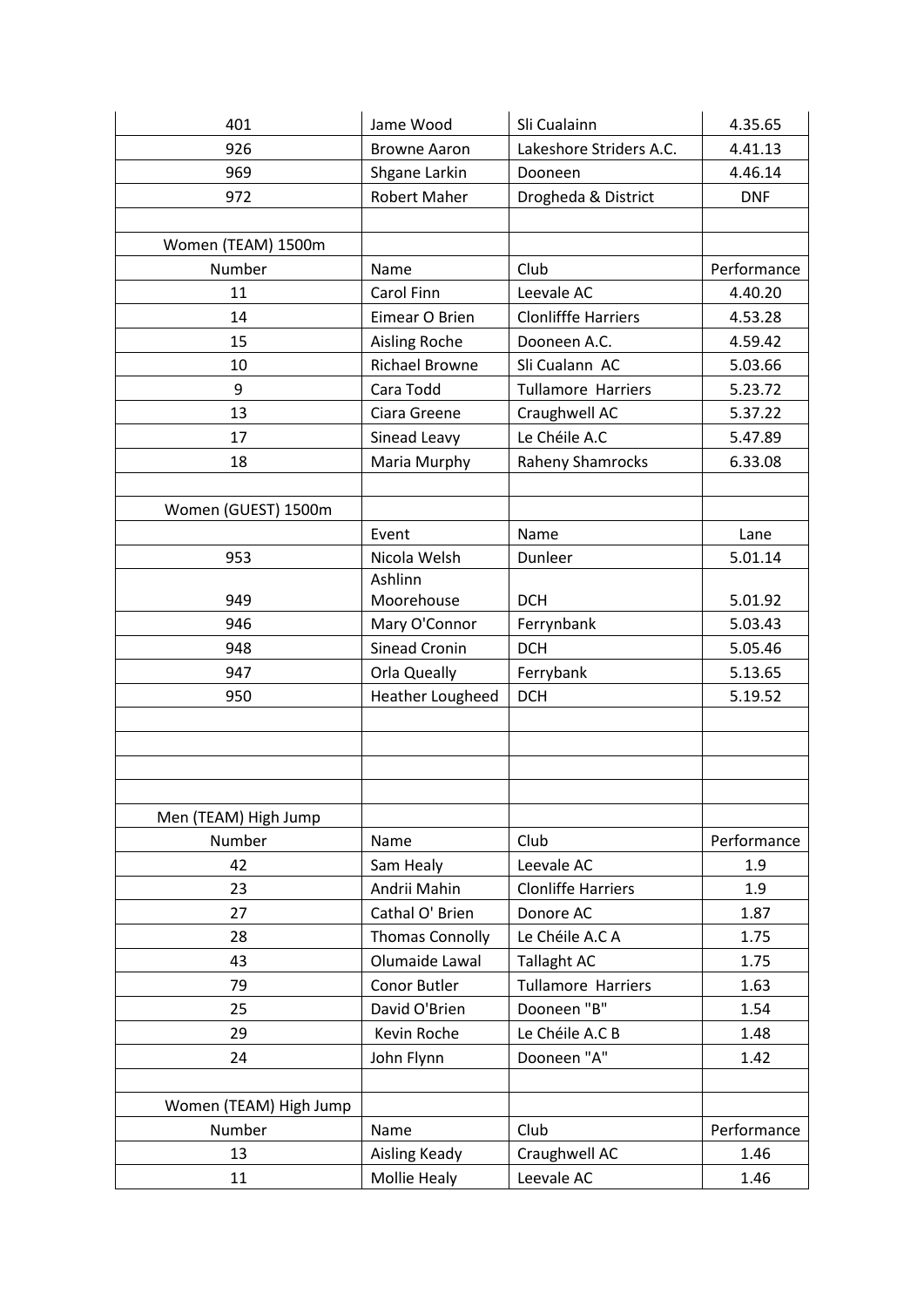| 17                      | <b>Ruth Larragy</b> | Le Chéile A.C              | 1.43        |  |  |
|-------------------------|---------------------|----------------------------|-------------|--|--|
| 10                      | Rosa Kirwin         | Sli Cualann AC             | 1.37        |  |  |
| 15                      | Kila Curran         | Dooneen A.C.               | 1.28        |  |  |
| 9                       | Rachel Keane        | <b>Tullamore Harriers</b>  | 1.25        |  |  |
| 18                      | Maria Murphy        | Raheny Shamrock            | 1.19        |  |  |
|                         | Diana Markland      | <b>Clonlifffe Harriers</b> | 0           |  |  |
|                         |                     |                            |             |  |  |
| Women (Guest) High Jump |                     |                            |             |  |  |
| Number                  | Name                | Club                       | Performance |  |  |
|                         | Grainne Moggan      | <b>DSD</b>                 | 1.7         |  |  |
|                         |                     |                            |             |  |  |
| Men (TEAM) Triple Jump  |                     |                            |             |  |  |
| Number                  | Name                | Club                       | Performance |  |  |
| 24                      | Niall Counihan      | Dooneen "A"                | 14.15       |  |  |
| 79                      | Jordan Hoang        | <b>Tullamore Harriers</b>  | 13.37       |  |  |
| 31                      | <b>Conal Mahon</b>  | Tir Chonaill AC            | 13.34       |  |  |
| 28                      | David McCarthy      | Le Chéile A.C A            | 12.64       |  |  |
| 23                      | Antonio Andjuar     | <b>Clonliffe Harriers</b>  | 12.6        |  |  |
| 90                      | Conor Dempsey       | Sli Cualann AC             | 10.84       |  |  |
| 42                      | Des Kelleher        | Leevale AC                 | 10.79       |  |  |
| 25                      | Chris Barron        | Dooneen "B"                | 10.62       |  |  |
| 30                      | Feidhlim Kelly      | Raheny Shamrock            | 10.57       |  |  |
| 43                      | Sean McCabe         | <b>Tallaght AC</b>         | 10.55       |  |  |
| 29                      | Des Walsh           | Le Chéile A.C B            | 8.95        |  |  |
|                         |                     |                            |             |  |  |
|                         |                     |                            |             |  |  |
| Men (GUEST) Triple Jump |                     |                            |             |  |  |
|                         |                     |                            |             |  |  |
| 412                     | David Hanlon        | Dunboyne A.C.              | 11.9        |  |  |
|                         |                     |                            |             |  |  |
| Women (TEAM) Triple     |                     |                            |             |  |  |
| Jump                    |                     |                            |             |  |  |
| Number                  | Name                | Club                       | Performance |  |  |
|                         | Snezane Bechtina    | <b>Clonlifffe Harriers</b> | 10.18       |  |  |
|                         | Laura Kavanagh      | Sli Cualann AC             | 10.14       |  |  |
|                         | Sarah Finnegan      | Craughwell AC              | 10.13       |  |  |
|                         | <b>Brona Croke</b>  | Dooneen A.C.               | 9.1         |  |  |
|                         | Maeve Sheehan       | Raheny Shamrock            | 8.61        |  |  |
|                         | Cara Todd           | <b>Tullamore Harriers</b>  | 8.15        |  |  |
|                         | Sinead Leavy        | Le Chéile A.C              | 8           |  |  |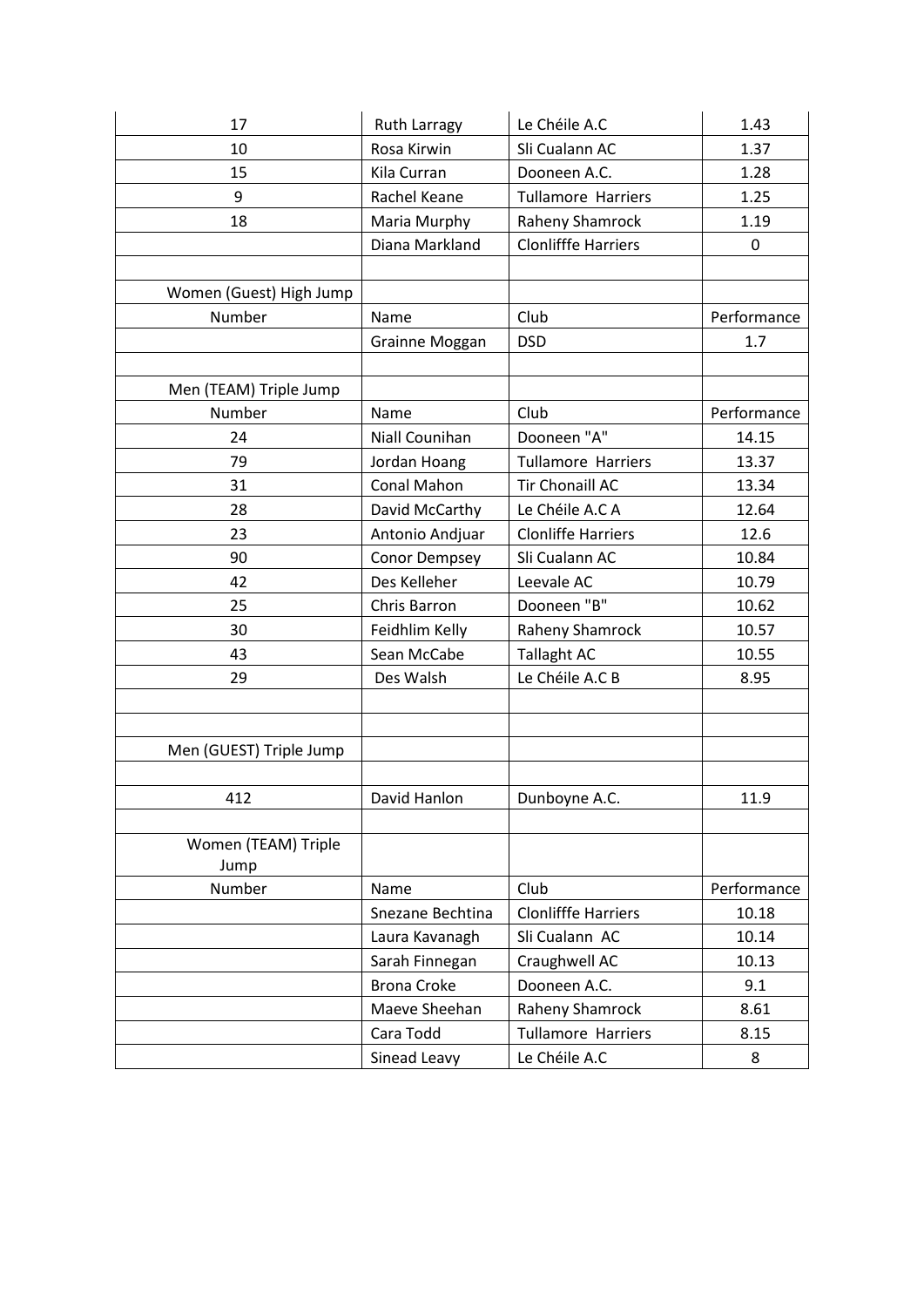## **GloHealth National Indoor League 2015**

## Women

| <b>No</b> | Women                     | 200m           | 400m           | 1500m          | <b>Triple</b>    | <b>High Jump</b> | <b>Total</b>      | <b>Position</b> | <b>Results Rd 1</b> | <b>Total</b> | Place          |
|-----------|---------------------------|----------------|----------------|----------------|------------------|------------------|-------------------|-----------------|---------------------|--------------|----------------|
| 13        | Craughwell                | 9              | 4              | 3              | 6                | 7                | 29                |                 | 46.5                | 75.5         | $\mathbf{1}$   |
| 11        | Leevale                   | 3              | $\overline{7}$ | 9              | $\mathbf 0$      | 9                | 28                |                 | 46.5                | 74.5         | $\overline{2}$ |
| 10        | Sli Cualann               | 6              | 6              | 5              | $\overline{7}$   | 5                | 29                |                 | 42                  | 71           | 3              |
| 14        | Clonliffe                 | $\overline{7}$ | 0              | $\overline{7}$ | 9                | $\boldsymbol{0}$ | 23                |                 | 36                  | 59           | 4              |
| 18        | Raheny                    | 4              | 9              | $\mathbf{1}$   | 4                | $\overline{2}$   | 20                |                 | 39                  | 59           | 5              |
| 15        | Dooneen                   | $\mathbf{1}$   | 3              | 6              | 5                | 4                | 19                |                 | 40                  | 59           | 6              |
| 9         | <b>Tullamore Harriers</b> | 5              | 5              | 4              | 3                | 3                | 20                |                 | 30.5                | 50.5         | $\overline{7}$ |
| 17        | Le Cheile                 | $\overline{2}$ | $\overline{2}$ | $\overline{2}$ | $\overline{2}$   | 6                | 14                |                 | 34.5                | 48.5         | 8              |
|           |                           |                |                |                |                  |                  |                   |                 |                     |              |                |
| 19        | Menapians                 | $\mathbf{0}$   | 0              | 0              | $\mathbf 0$      | $\mathbf 0$      | 0                 |                 | 39                  | 39           |                |
| 16        | <b>Donore Harriers</b>    | $\mathbf{0}$   | 0              | 0              | $\mathbf 0$      | $\pmb{0}$        | 0                 |                 | 24                  | 24           |                |
| 20        | St. Abbans                | 0              | 0              | 0              |                  | $\pmb{0}$        | 0                 |                 | 16                  | 16           |                |
| 12        | G.C.H.                    | 0              | 0              | 0              |                  | $\mathbf 0$      | 0                 |                 | 0                   | 0            |                |
| 21        | <b>Tir Chonaill</b>       | 0              | 0              | 0              |                  | 0                | 0                 |                 | 0                   | 0            |                |
|           |                           |                |                |                |                  | Men - ROUND 2    |                   |                 |                     |              |                |
| No.       | Men                       | 200m           | 400m           | 1500m          | <b>High Jump</b> | <b>Triple</b>    | <b>Total Rd 2</b> | <b>Position</b> | <b>Results Rd 1</b> | <b>Total</b> | <b>Place</b>   |
| 23        | Clonliffe                 | 9              | 15             | 15             | 15               | 12               | 66                |                 | 99                  | 165          | $\mathbf{1}$   |
| 43        | Tallaght                  | 15             | 11             | 17             | 12               | $\overline{7}$   | 62                |                 | 83                  | 145          | $\overline{2}$ |
| 42        | Leevale                   | 13             | 14             | $\overline{7}$ | 17               | 10               | 61                |                 | 77                  | 138          | 3              |
| 28        | Le Cheile "A"             | $\overline{7}$ | 17             | 11             | 13               | 13               | 61                |                 | 67                  | 128          | 4              |
| 30        | Raheny                    | 17             | 12             |                | $\mathbf 0$      | 8                | 37                |                 | 90                  | 127          | 5              |
| 24        | Dooneen "A"               | 10             | 13             | 12             | 8                | 17               | 60                |                 | 54                  | 114          | 6              |